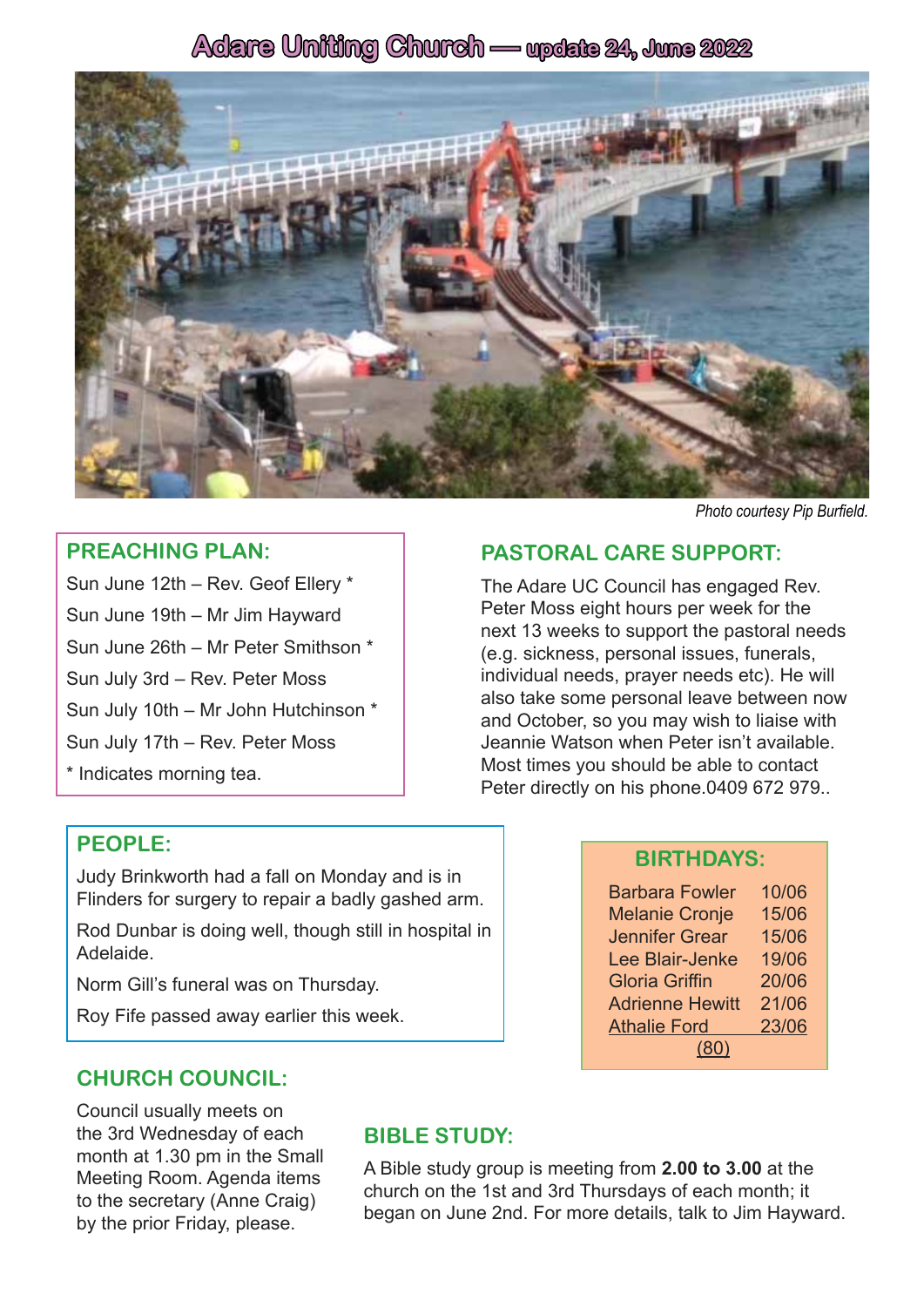*What did the chicken say to the duck who was about to cross the road? 'Don't do it! You'll never hear the end of it!'*

## **WEDDING ANNIVERSARIES:**

None for the rest of this month.

## **VICTOR HARBOR MEN'S SHED:**

#### Wednesday 17th August

A visit to Murray Bridge Men's Shed will leave from VHMS at around 9.00, spending the morning looking over their Shed, followed by a BBQ.

We will go in 4 or 5 cars. Please put your name on the list, or talk to Cliff.

### OUR CHAPLAIN:

As Barrie Carbins will be away for a while, our Chaplain until he returns will be Peter Moss, who is a recently retired minister from Adare who has made his home in Victor Harbor, and has recently joined our Shed. Welcome Peter!





# *"REFLECTIONS"*

A space for thoughtful contemplation

*EACH THURSDAY 10 - 11 am Enjoy pipe organ and piano music in this unique and beautiful sanctuary*

> *Come when you can leave when you must.*

*Morning tea/coffee & cake to follow -suggested donation \$5*

**Newland Memorial Uniting Church 27 Victoria St; Victor Harbor**